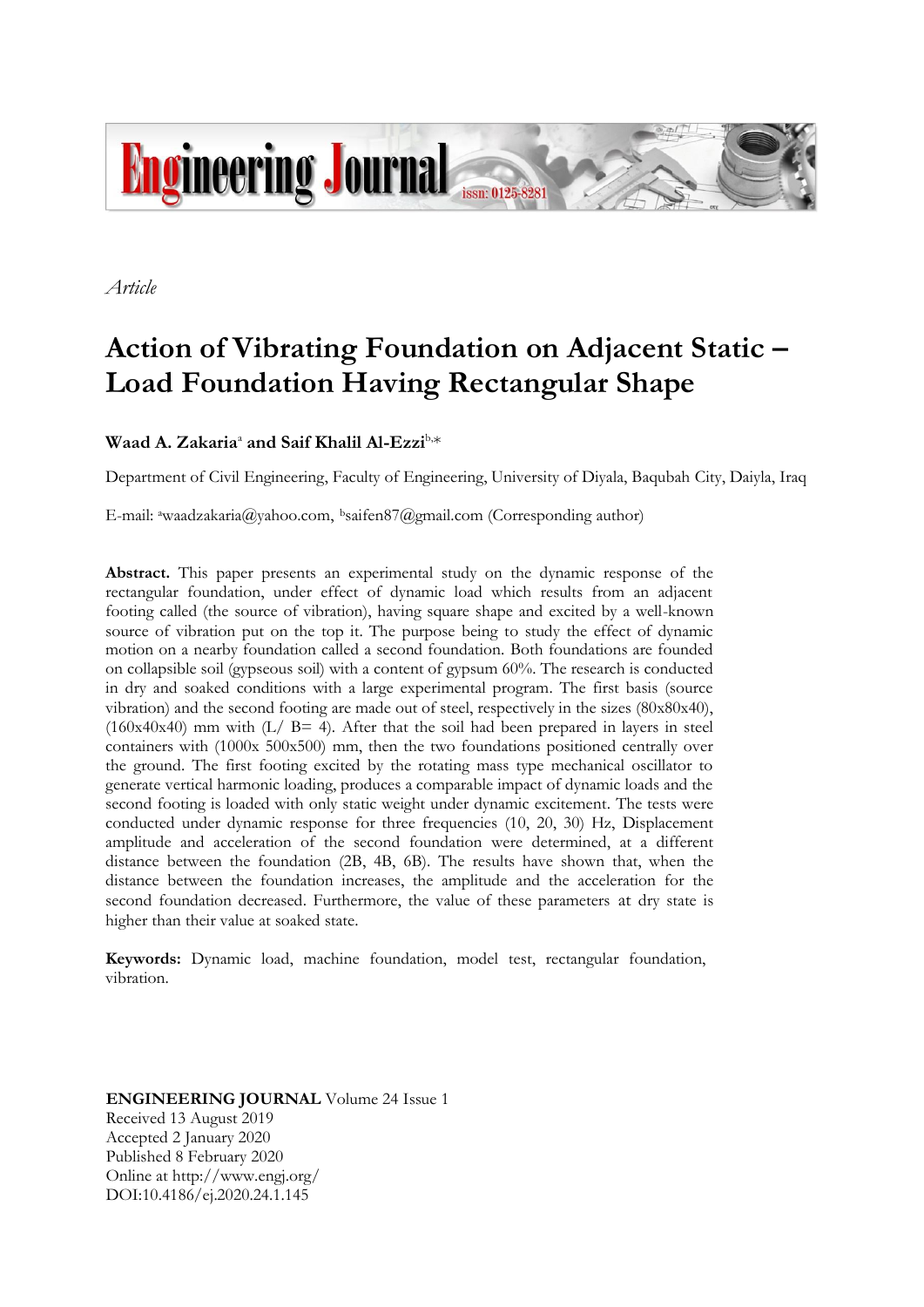### **1. Introduction**

The Dynamic loads can be generating from moving cars, heavy machines, or by moving the train etc. which cause under these loads the foundations to be in a different mode. The problem of interplay between nearby foundations has great practical relevance, as in fact, many status foundations are not isolated and interact with each other predominantly depending on their distance, which often leads to strong and dynamic damage to structures, particularly in serviceability. This means that a streamlined technique must be developed to study the impact of dynamic excitement-prone foundations on neighboring foundations. Many researchers have conducted several studies for a single isolated foundation, ranging from the (simple) spring mass dashboard system up to the (rigorous elastic halfspace model) suggested by many researchers such as [1-3]. Analytical and numerical research has been carried out to understand a group's dynamic relationship with the soilstructure interactive behaviors, such as [4-6].

One form of collapse soil is gypesous soil; its surroundings are broad in Iraq. This soil has a high capacity for dry wearing, but it falls after saturation due to the dissolution of cementation and binding of particles. Structures supported on unstable soils should guarded against such danger, therefore be protected from such hazard. Usually, these issues have caused the associated structure to crack, tilt and crumble [7]. This sort of land in Iraq comprises approximately 31.7% with gypsum levels of between 10-70% [ 8].

Ladhane and Sawant (2012) carried out study to analysis of laterally dynamic loaded vertical pile group considering the three-dimensional nature of the soil-pile system. Piles and soil are modelled using threedimensional finite element techniques treating them as linear elastic. The interface of soil and pile under the lateral load has been accounted for by incorporating interface elements in the modelling. They found that fundamental frequency is decreasing with increase in pile spacing for piles in series arrangement whereas marginal reduction was observed for piles in parallel arrangement and maximum amplitude is a complex phenomenon and depends on stiffness of pile soil system, the external frequency and natural frequency. Also, they concluded that the mass involved in vibration is major governing factor and the fundamental frequency increases with increase in the soil modulus. In addition, it observed that frequencies in the parallel arrangement are higher than those compared to series arrangement [9].

Chen (2014) investigates the problem of crosscooperation in a straight viscoelastic medium at small shear strains between multi foundations. The fundamentals are divided into different sub-square components in the exam. The dynamic response within each substructure is shown by the ability of the Green. The dynamic impedance and consistency elements of the fundamentals are consolidated by the movement limit and the balance of the power of the foundations. Broad results are implemented for two unbending roundabout foundations placed in different segments. The dynamic collaboration between the adjacent foundations and the findings on a few firmly dispersed foundations are being investigated parametrically [10].

The dynamic interaction of tightly spaced square foundations under machine vibration has been experimentally explored by Abhijeet and Priyanka in 2016. A series of large-scale model tests in the field were performed in dynamic circumstances including a wide range of isolated study and the interactive footing reply on the local soil at Kanpur, India. The dynamic interaction of distinct combinations (size) of two-foot assemblies has been examined by causing vertical Harmonic Load on one of the footings (active footing), where the other footing (passive footing) has only the static weight.

The dynamic interaction between the active and passive footings was noticed by investigating the transmission ratio  $(T+)$  variation with the frequency ratio (fr). The passive footing is resonant owing to its vibrant excitement on the active footing, which however takes place at a stage lag of the resonant frequency of the active footing. In identifying the dynamic interaction of a foundation group this phase delay is a vital parameter. The deferment of the phase lag is noted to reduce when the spacing between the footings decrease [11].

Chen (2016) calculated the dynamic reaction by the numerical approach technique for a group of solid surface foundations. The formulation is completely stable and computationally simple with algebraic calculations. It does not impose any limitations on footing form, footing segmentation, layered medium thickness, and frequency magnitude. In the assessment it is separated in several sub-square-regions from the foundation-footing interface. By using the Green feature acquired through the transform and accurate integration method of Fourier–Bessel, the dynamic reaction of each sub-region is calculated [12].

Sbartai in 2016, explored the dynamic interaction for two adjoining rigid foundations in a viscoelastic layer. The vibrations come from one of the rigid soil layer foundations which have a harmonic load of translation, rocking and torsion. By taking into account their interaction, the dynamic responses to the rigid surface foundations are solved by the wave equations. The solution has been developed using the BEM (Bound Element) Frequency Domain technique.

The evaluation of this research shows that the dynamic interactions between the two adjoining foundations have not had a negligible impact on multiple parameters. Particularly in relation to the other parameters, the dominant influence is obvious such as the heterogeneity of the soil, the shape of the foundation and the load intensity, [13].

Suraparb and Senjuntichai (2017) investigated the dynamic response of two rigid foundations resting on a poroelastic medium with multi-layered time-harmonic load. This research assumes soft, fully permeable contact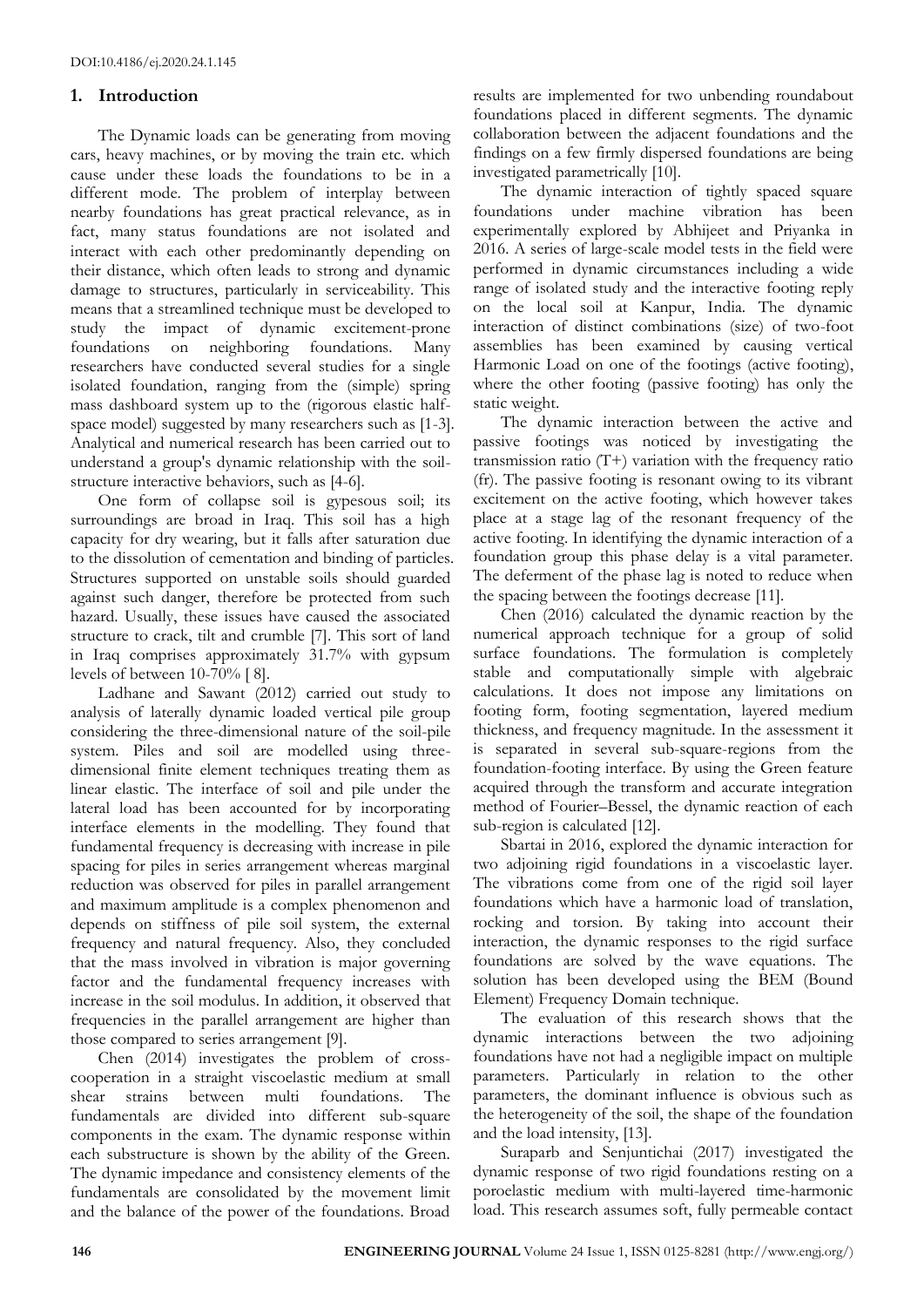surface between foundations and the layered medium. A discretization method and an exact stiffness matrix system are used to examine this dynamic interaction issue. They noted that the current solution's precision was checked and that numerical results were also presented for two square foundations impedance. They found that frequency of excitation and the distance between the two footings were obviously affected by the impedance features, [14].

Han et al. (2017) explored the dynamic interaction among two or more adjoining foundations on a laminated soil surface. A number of parametric studies were performed to clarify the effects of depth layer, soil dampening, spacing between adjacent foundation and support structural mass and moment of inertia and wave propagation velocity on the dynamic behaviour of the three-dimensional. Also, the study provides numerical examples to assess the accuracy and computational stability of the proposed approach, [15].

Ali et al. (2018) determined the dynamic compressor foundation evaluation by using the ANSYS commercial finite element software. The model used a threedimensional finite element model. The impact of the ground foundation interaction in this study was taken into account in the model, which modelled soil as vertical and lateral spring and damper components. The soil foundation scheme determined basic natural frequencies and the respective mode shapes and mass involvement ratios. The soil foundation reaction under forced excitation was calculated and displayed by the machine uneven load at distinct spanning frequencies [16].

In 2018, Vicencio and Nicholas determined the effects of the structure-soil-structure interaction (SSSI) between two buildings, with different building parameters and spacing and the kind of soil. By using a (two-dimensional simple discrete) nonlinear model and a set of non-linear differential movement equations has been defined. The results showed that both unfavourable and advantageous settings of the two structures generate substantial distinctions between nonlinear SSSI and nonlinear SSI (uncoupling construction case) for the soil immediately below foundations. A linear rotational interaction between the structures and linear conduct of structures is assumed. The adverse effects of SSSI are shown to be more pronounced when nonlinear soil conduct is taken for granted [17].

Andersen (2018) examined two polypod foundations dynamically interacted on the surface of the soil and two flexible embedded piles. In both cases, a layered ground with a soft top soil was considered over a rigid half-space. A Fortran effective implementation of a semi-analytical approach was analysed in the frequency field by a soil foundation interaction using Green for a distributed load acting on a surface or an interface of a linear viscoelastic half-area with horizontal layers. The piles were modelled on the beams by finites and the soil at structure- soilstructure nodes, assuming the cross-sections of the piles were rigid. [18].

Bayat et al. (2018) studied the nonlinear vibration of Euler-Bernoulli beams resting on linear elastic foundation. They had been tried to prepare a semianalytical solution for whole domain of vibration. Only one iteration leads us to high accurate solution and the effects of linear elastic foundation on the response of the beam vibration were considered. Also, the effects of important parameters on the ratio of nonlinear to linear frequency of the system were studied. The results were compared with numerical solution using Runge-Kutta 4<sup>th</sup> technique. They concluded that the Max-Min approach can be easily extended in nonlinear partial differential equations, [19].

Keawsawasvong et al. (2019), explored the dynamic response of rigid footings having arbitrary shapes on multi-layer poro- elastic half space under time - harmonic moment loading by using a method of discretionary process and a stiffness matrix approach. They founded when the distance from the neighbouring footing is twice greater than the width, rocking vibration can be examined as a single footing. Rather, even though the distance between these two footings increases, an unloaded foundation would still have radiated energy dissipated from a loaded foundation. [20].

Therefore, the absence of experimental studies on the behavior of the footing adjacent to the machine's foundations encourages the study underway, explaining how two closely spaced foundations resting on gypsum soil are dynamically interfering with small-scale models.

The urgent need for machinery and equipment in the development of cities is considered to be the main source of vibration which transfers soil and affects their engineering properties. The aims of the present work are therefore to study the dynamic response of the foundation on a sandy soil of gypsum under the effect of dynamic load installed in both the state (dry and socked) on the adjacent foundation. The dynamic answer includes amplitude of displacement, vibration speed and acceleration.

This article provides a dynamic response analysis of a single footing with a static load close to another footing with a dynamic load, such as (source of vibration), one of foundations is of square form and the other having rectangular form, on a gypsum soil. The study discusses the impact of vibrations of the first foundation on the nearby foundation. On surface soil both foundations rest.

# **2. Definition of Problem**

Two closely spaced foundations, as shown in Fig. 1, are placed on gypsum soil. The load intensity belonging to the first footing (source of vibration) was retained as 6 kN / m<sup>2</sup> , while the second foundations are positioned in a load range equivalent to 30 kN  $/$  m<sup>2</sup> and the distance between the two foundations(S). The aim is to determine dynamic responses of the second footing (displacement amplitude acceleration) due to application dynamic excitation on the first footing at both state dry and watered.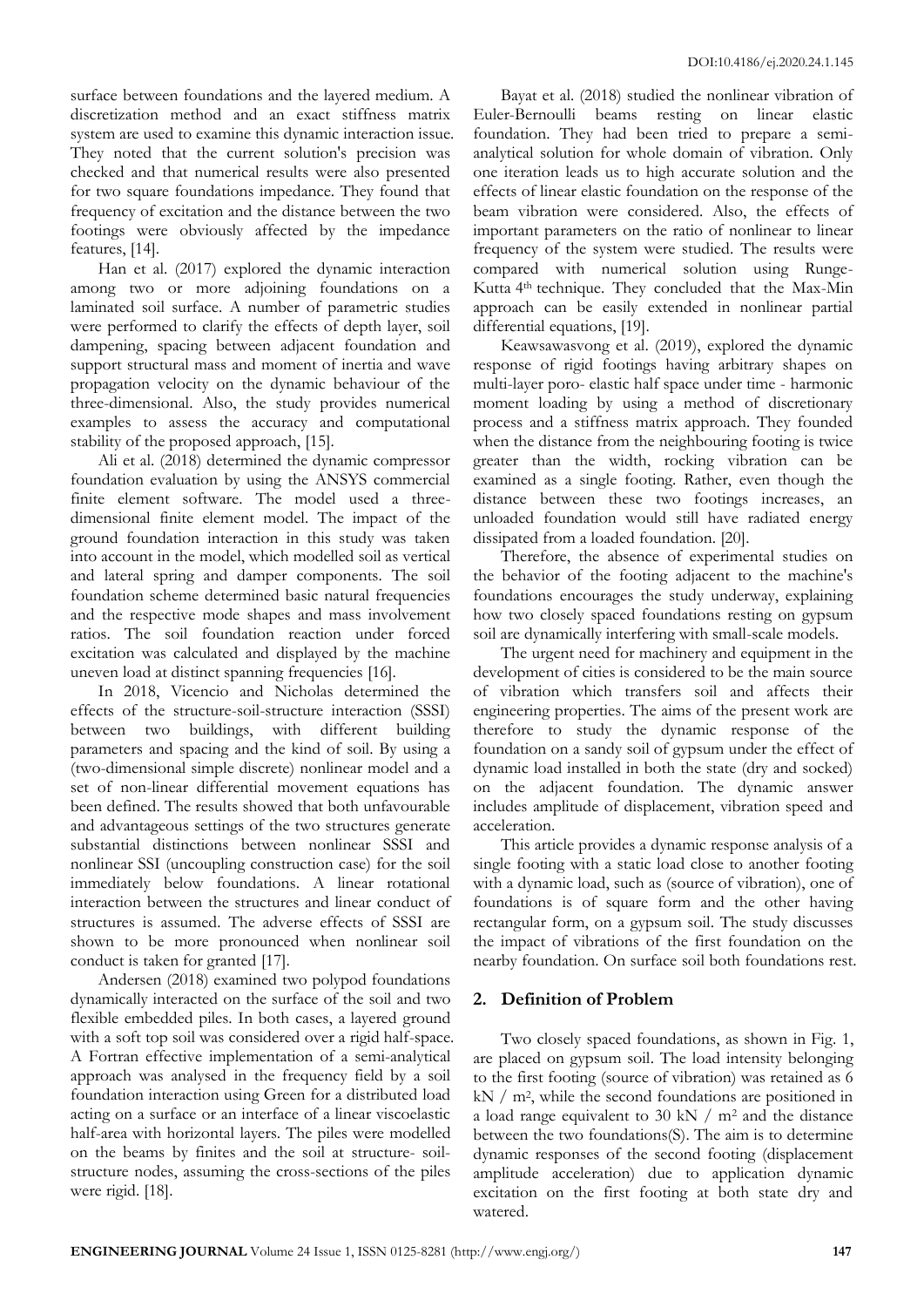

Fig. 1. Layout of experimental model.



Fig. 2. The model with apparatuses.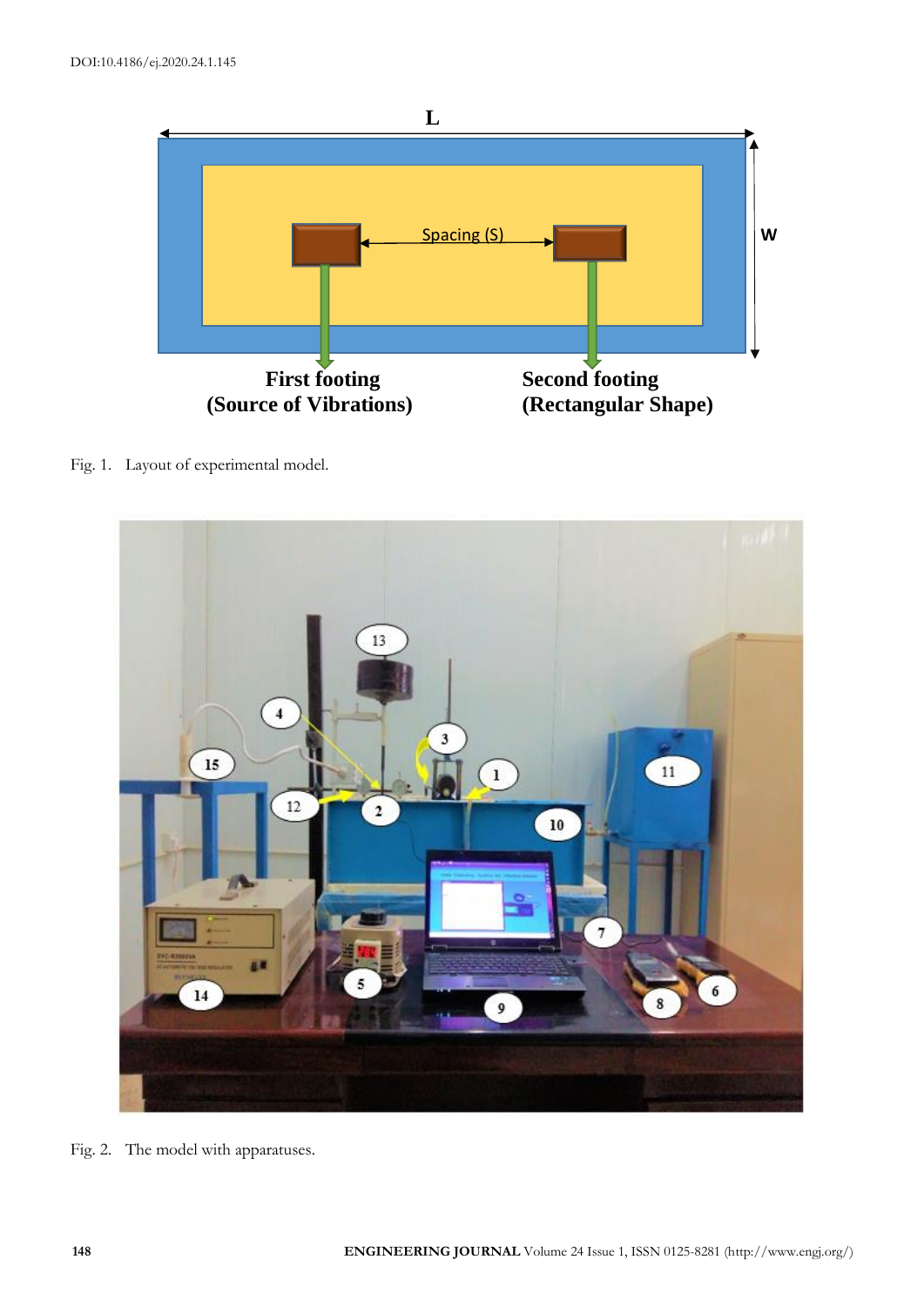## **3. The Material and Method**

## **3.1. Apparatuses of Model**

The apparatuses of model include the followings:

- 1) Steel box with dimension (1000x500x500) mm
- 2) Two foundations with dimensions (80x80x40) mm, for first foundation as a machine foundation, (160x40x40) mm, for second foundation which manufactured from steel
- 3) Mechanical oscillator
- 4) Piezoelectric accelerometer
- 5) Two dial gauge
- 6) Variable frequency drive
- 7) Vibration meter
- 8) Digital tachometer
- 9) Computer device
- 10) Steel Mold
- 11) Water tank
- 12) Static weight
- 13) AC automatic voltage regulator
- 14) Camera

# **3.2. Test Setup**

After the examination of past studies by diverse researchers, like [ 21 -26], the experimental model set-up was designed. A two square steel foundation of the first one as machine-footingd basis with dimensions (80x80x40) mm (vibration source), the second footing with dimensions (160x40x40) mm is only subject to the static load. Circular weights 20kg in mass of 25cm in diameter used for loading the second footing statically, a rotating mass mechanical oscillator instead over the first footing to generate a varying dynamic load. The mechanical oscillator, be composed of a rotating disc create from steel, with diameter 60 mm and, thickness 13 mm. With small eccentricity mass (me) is instead on rotating disc at an eccentricity (e) of 15 mm from the axis of rotation. In this study, only one type of eccentric settings is utilized with value 50 gm. DC motor is utilized to turn the mechanical oscillator at different frequency with ranging from (100rpm – 12000) rpm. Controller unit is put outside the model to control the speed of the DC motor.

Before proving the dynamic response as displacement amplitude, velocity, or acceleration, the piezoelectric accelerometer connected directly to the computerized model of the (6063) digital vibration measure then, predefined to the computer. The DT-2234A+ (digital tachometer) model was applied to guarantee that frequencies are not altered. See Fig. 4.

# **3.3. Preparation and Test Procedure**

The soil for this study has been derived from the northern Iraqi Governorate, namely Tikrit, for the test program; see Fig. 5. The physical properties of the soil can be found in Table 1, and the chemical properties are shown in Table 2. The results of laboratory tests performed on the sample soil used in the present research were shown in Figs. 6 and 7. Test water content at (45) °C to prevent loss of gypsum-soil crystal. The 60 percent sample of gypsum soil is classified as moderately severe (ASTM D5533-2003). The gypsum soil (sieve no. 4) has been put in six layers of steel container with a uniform field density by means of a hummer. A bubble ruler (equilibrium) system checks the surface and levels them. Both footings are centrally positioned over the prepared soil. Figure 8 illustrates the test program for this study.

The system's focus of gravity and the foundations must be kept vertically in line with the container's center of gravity. After investigating results obtained by researchers and performing preliminary tests for 1-hour testing time, 30-minute dry-zone operation test and 30 minute soaking testing time, it should be noted that the steel container left for (24) hours for the soaking test to ensure that the soil was fully soaked, and in some cases soaked., and in the second day the test is continue.

In this study, the dynamic load is simulated with eccentric (me) setting 50 gm. The oscillator is then slowly operated by means of a velocity control unit, to avoid elevated dynamic load from occurring suddenly. The first foundation was therefore subjected to vertical vibration.

The dynamic reaction (displacement amplitude and acceleration) of the second footing is evaluated and registered simultaneously using a Piezo-electrical accelerometer. The functioning frequency (600, 1200, 1800) is regarded equal to (10, 20, 30) Hz, the dynamic response parameters were recorded every five minutes during operation test duration.

# **4. Results and Discussion**

The current research examines the dynamic response of the rectangular footing in a dynamic exciting force which came from a neighboring footing as a machine foundation.

On the second footing, dynamic analysis is conducted by exciting the First footing with a vertical load intensity generated by the vibratory device after checking the stability of footings under a static load. The displacement amplitude and acceleration of the second foundation at different distances (S= 2B, S=4B, S=6B) are measured, and for both state (dry and soaking) the two foundation is established on gypsum soil in presence of the dynamic excitation applied at the first foundation. Figures 9-12 show the dynamic response of the second footing at separate distances for three frequencies (10, 20, 30) Hz.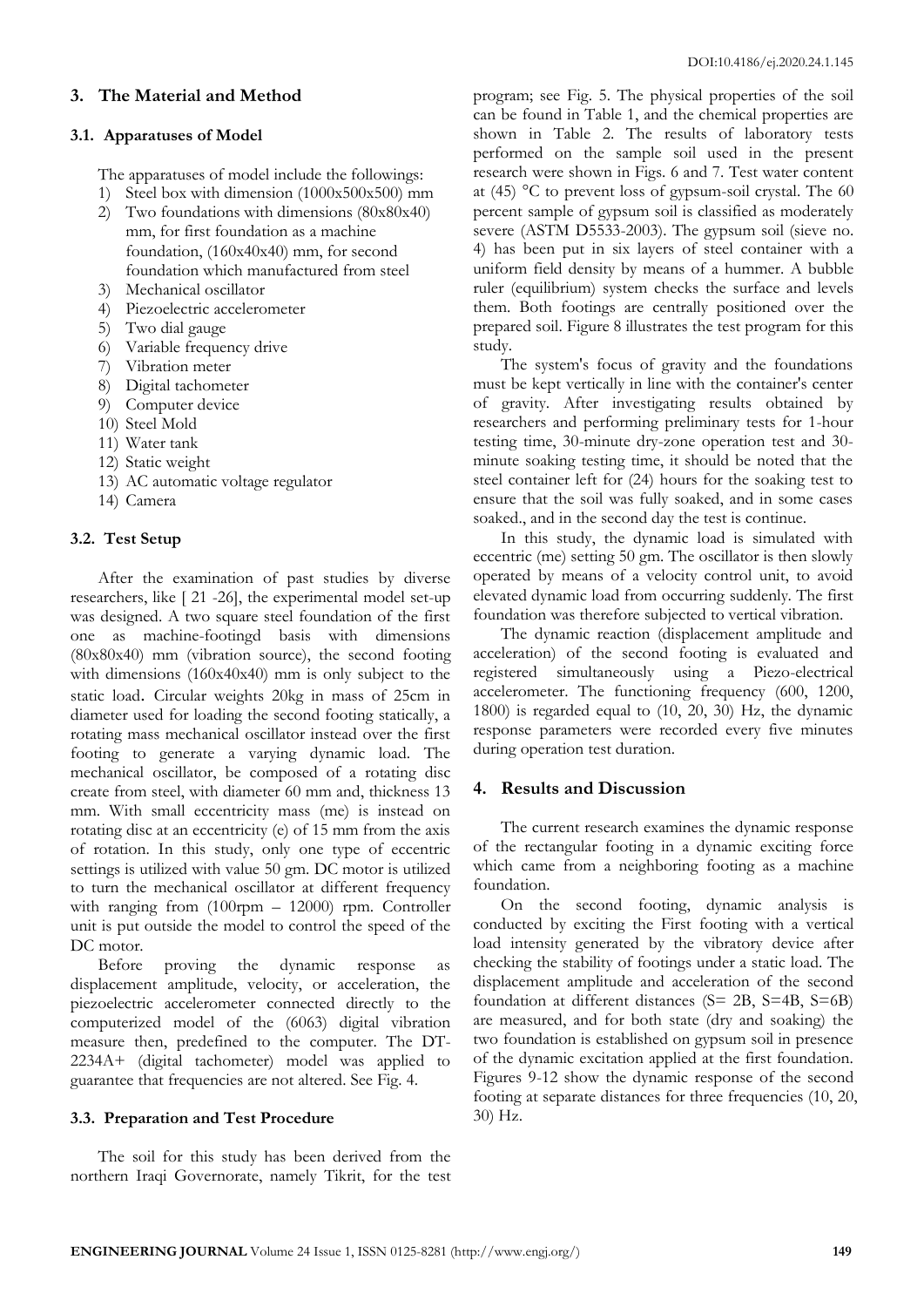Table 1. Physical property of gypseous soil which is used for testing.

| <b>Test</b>                | Properties                                         | Value          | Specification        |
|----------------------------|----------------------------------------------------|----------------|----------------------|
|                            | Specific Gravity (Gs)                              | 2.41           | ASTM D 854<br>(2006) |
| Atterberg's limits         | Liquid limit $(L.L)$ %                             | 21.1           |                      |
|                            | Plastic limit (P.L) $\%$                           | N.P            | <b>ASTM D4316-84</b> |
|                            | Plasticity Index (P.I)                             | N.P            |                      |
| Compaction characteristics | Compaction characteristics:                        |                |                      |
|                            | Max. dry density (KN/m3)                           | 16.23          | ASTM 698-00          |
|                            | Optimum Moisture content %                         | 12.33          |                      |
|                            | Water content %                                    | 2.8            | <b>ASTM D2216-02</b> |
| Grain size analysis        | $D10$ (mm)                                         | 0.07           | <b>ASTM D422-02</b>  |
|                            | $D30$ (mm)                                         | 0.14           |                      |
|                            | $D60$ (mm)                                         | 0.35           |                      |
|                            | Coefficient of uniformity, Cu                      | $\overline{5}$ |                      |
|                            | Coefficient of curvature, Cc                       | 0.8            |                      |
|                            | Passing sieve No. 200 (%) (using<br>kerosene)      | 24             |                      |
|                            | Classification of soil footingd on<br>(USCS)       | SM             |                      |
|                            | The collapse potential                             | 7.9            | ASTM D5533-<br>2003  |
| Direct Shear Test          | Angle of Internal Friction $(\emptyset)$ in<br>dry | 38             |                      |
|                            | Soil Cohesion (C) (KN/mm^2) in<br>dry              | 14             | ASTM D 3080-<br>98   |
|                            | Angle of Internal Friction (Ø) in<br>soaked        | 34             |                      |
|                            | Soil Cohesion (C) (KN/mm^2) in<br>soaked           | 5              |                      |
|                            | Test unit weight $(kN/m3)$ , yd test               | 15             |                      |
|                            | Field density ((kN/m3), field                      | 14.6           | <b>ASTM D1556-07</b> |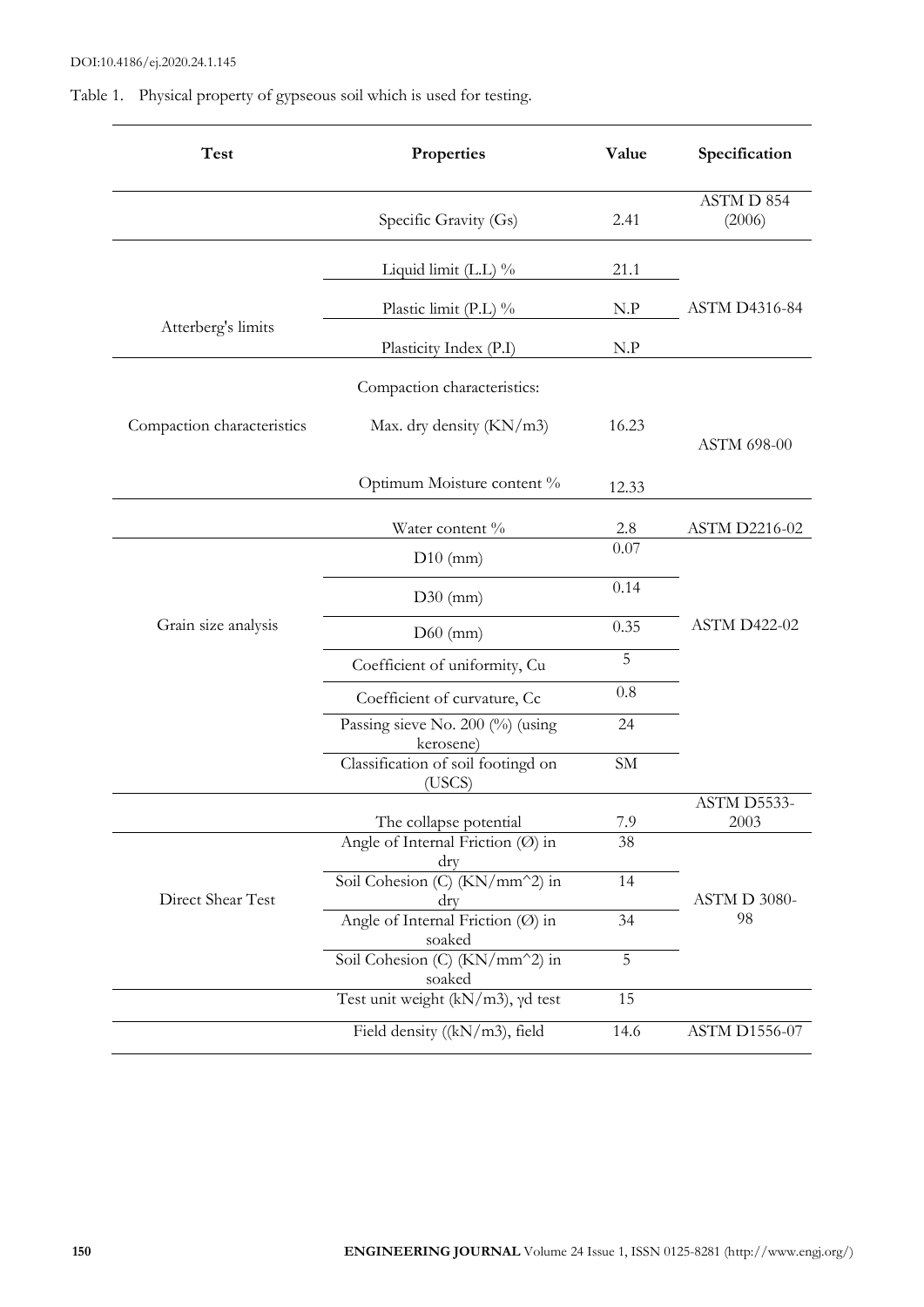| Composition                      | Value % |  |
|----------------------------------|---------|--|
| Total soluble salts $(T.S.S.)$ % | 67.2    |  |
| Gypsum content %                 | 50      |  |
| Sulphate content (SO3) %         | 30.5    |  |
| Organic matters $(O.M)$ %        | 0.22    |  |
| Chloride content (CL) %          | 0.062   |  |
| pH value                         | 8.1     |  |

Table 2. Results of chemical properties of gypseous soil used for testing (BS 1377: 1990, Part 3).



Fig. 3. Devices used for measuring vibration response.



Fig. 4. Digital tachometer.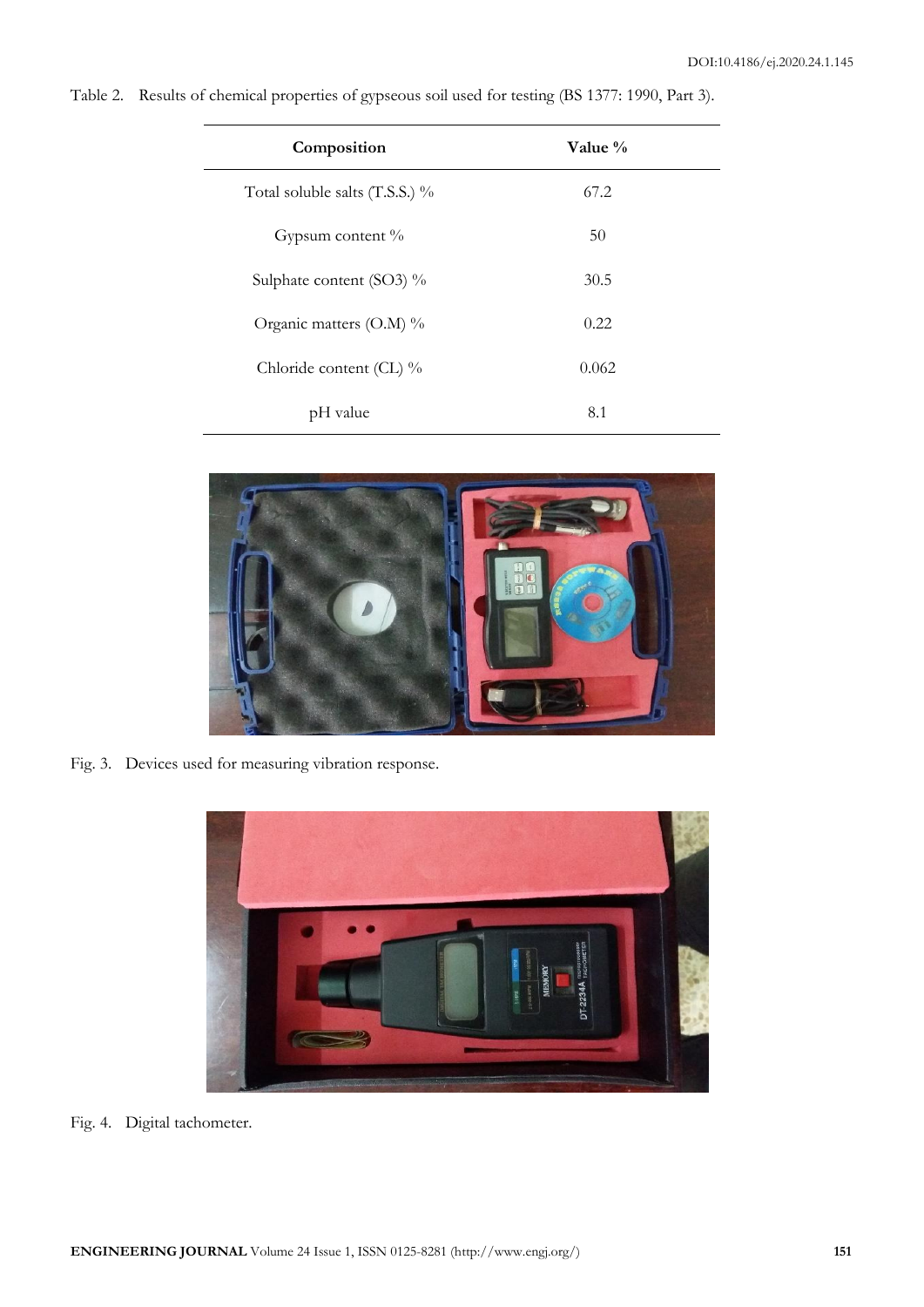

Fig. 5. The location of the soil sample (google earth image).



Fig. 6. Grain size distribution for gypseous soil.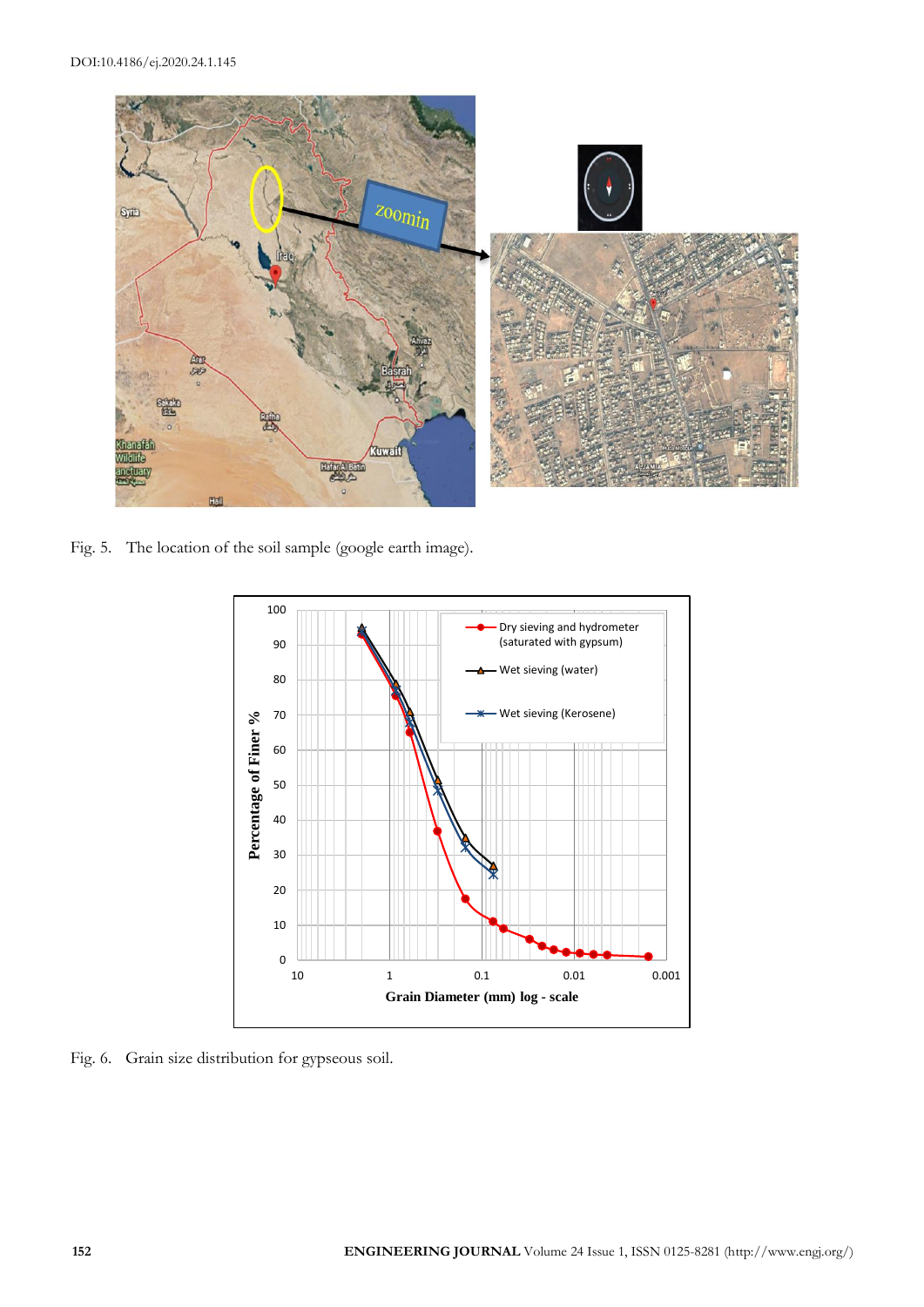

Fig. 7. Results of single oedometer.



Fig. 8. Test program.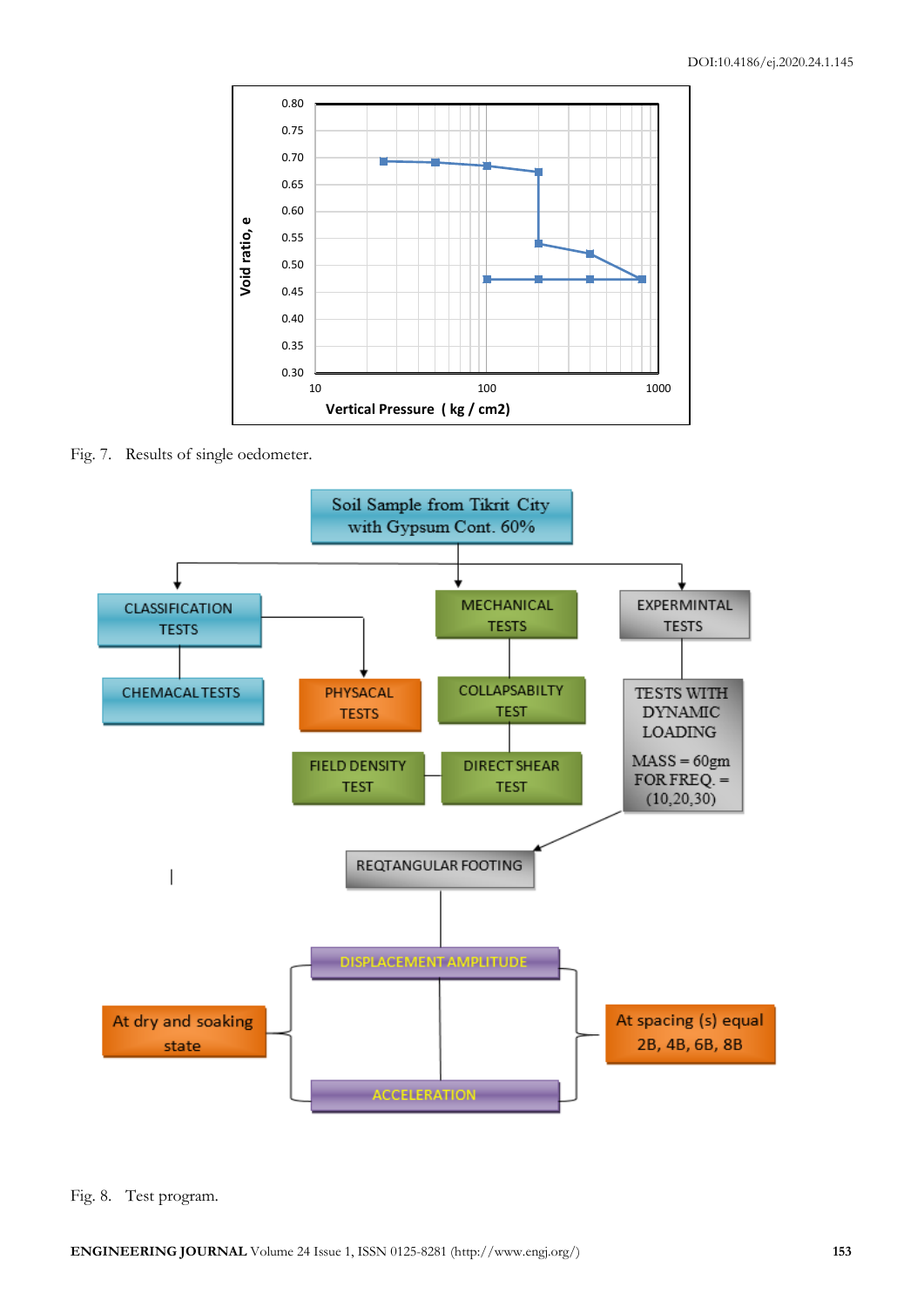#### **4.1. Displacement Amplitude**

In Figs. 9 and 10, Maximum and minimal amplitude of displacement plotted versus frequency for both state dry and soaking condition, the magnitude of displacement amplitude at (S= 2B) increase when the frequency of operation rises for both state (dry and soaking) is observed. This increase is small if it passes from 10 Hz to 20 Hz and is bigger if it gets to30 Hz for the maximum amplitude at dry and soaked condition. In contrast, when 10 Hz to 20 Hz or 30 Hz at a dry state, the minimum amplitude indicates a slight increase, but at soaking condition, it is doubled in value.

In soaking conditions, it is observed that the value of the displacement amplitude decreases as compared to dry condition for the three frequencies, this due to the existence of the water which acts as a wave inhibitor. During soil transfer at soaking, the energy of the vibrations generated from the first foundation was lower and the displacement amplitude of the second foundation was reduced.

At spacing equal 4B, the magnitude of the displacement amplitude is decreasing compared to (S= 2B) in both state(s). The reason for this is that the vibrations cut off long distance from the source vibration (the first foundation) to the adjacent footing (second foundation). In other words, increasing the distance causes an amplitude to decrease; the propagation of the vibrations through the soil causes the energy of those vibrations to decrease.

At spacing equal 6B, the magnitude increased by half from 10 Hz to 20 Hz for the maximum displacement amplitude at dry state and increased by two and a half times in value at 30 Hz. For the minimum displacement amplitude, the value has doubled from 10Hz to 20Hz or 30Hz

At soaking condition, the magnitude of displacement amplitude is decreased as compared with dry condition. The maximum amplitude is slightly higher when it goes from 10 Hz to 20 Hz but has doubled when it goes to 30 Hz. The minimum amplitude of the displacement is different; the amplitude is doubled when it rises from 10 to 20 Hz. But increased by three times at a value of 30 Hz.

Here the value of the displacement amplitude was decreased by when comparing the magnitude of the amplitude at  $(S = B)$  and  $(S = 2B)$  for both state (soaked and dry).

#### 4.1.1. Convert results into mathematical equations

Figures 11 and 12 show the results of the maximum and minimum displacement amplitude as a mathematical equation for both dry and soaking state.

#### **4.2. The Acceleration**

The maximum and minimum acceleration versus frequency are shown in Figs. 13 and 14. It was recorded in dry and soaked condition for three spacing, (S= 2B, S=4B, S=6B). The behavior trend is similar in dry and soaked condition for maximum and minimum accelerations. The value of the accelerations increases with the increase in frequency at dry and soaked conditions. The impacts from an increased distance between the footings on the accelerating magnitude are comparable to that of displacement amplitude and, increasing distance causing acceleration to reduce, because the propagation of the vibrations through the soil causes energy to decrease and thus, the acceleration decrease. We also observe that the magnitude of the acceleration is higher at dry state than at soaked state.

The magnitude of acceleration in dry state increases nearly linearly when the frequency increase from 10 Hz to 20 Hz or 30 Hz, at distance (2B). The same applies to (4B) and (6B) intervals. And the gap between the maximum and the minimum is increased when the frequency rises and the gap decreases when the gap between the two foundations increase. Refer to Fig. 13.

In soaking condition, the acceleration rate increases only slightly for maximum and minimum acceleration when frequency increases from 10Hz to 20 Hz, but is about double in value for 30 Hz, which applies to the acceleration magnitude at a distance between the two footings as 2B, 4B and 6B. When the frequency increases the gap between the maximum and the minimum acceleration increase, and decreases with increasing the distance between the two foundations. In comparison with their values at dry level, the acceleration values at soaked state for three frequencies (10, 20, 30), Hz, at a spacing of 2B, 4B and 6B, have fallen because of the presence of water, which acts as a wave inhibitor in soil (as already mentioned) and increase when the frequency increases, irrespective of whether its state is wet or dry. When the distance between the two foundations increases the acceleration is reduced for both soaked and dry conditions, see Fig. 14.

#### 4.2.1. Convert Results into Mathematical Equations

Figures 15 and 16 show the results of the maximum and minimum acceleration as a mathematical equation for both dry and soaking state.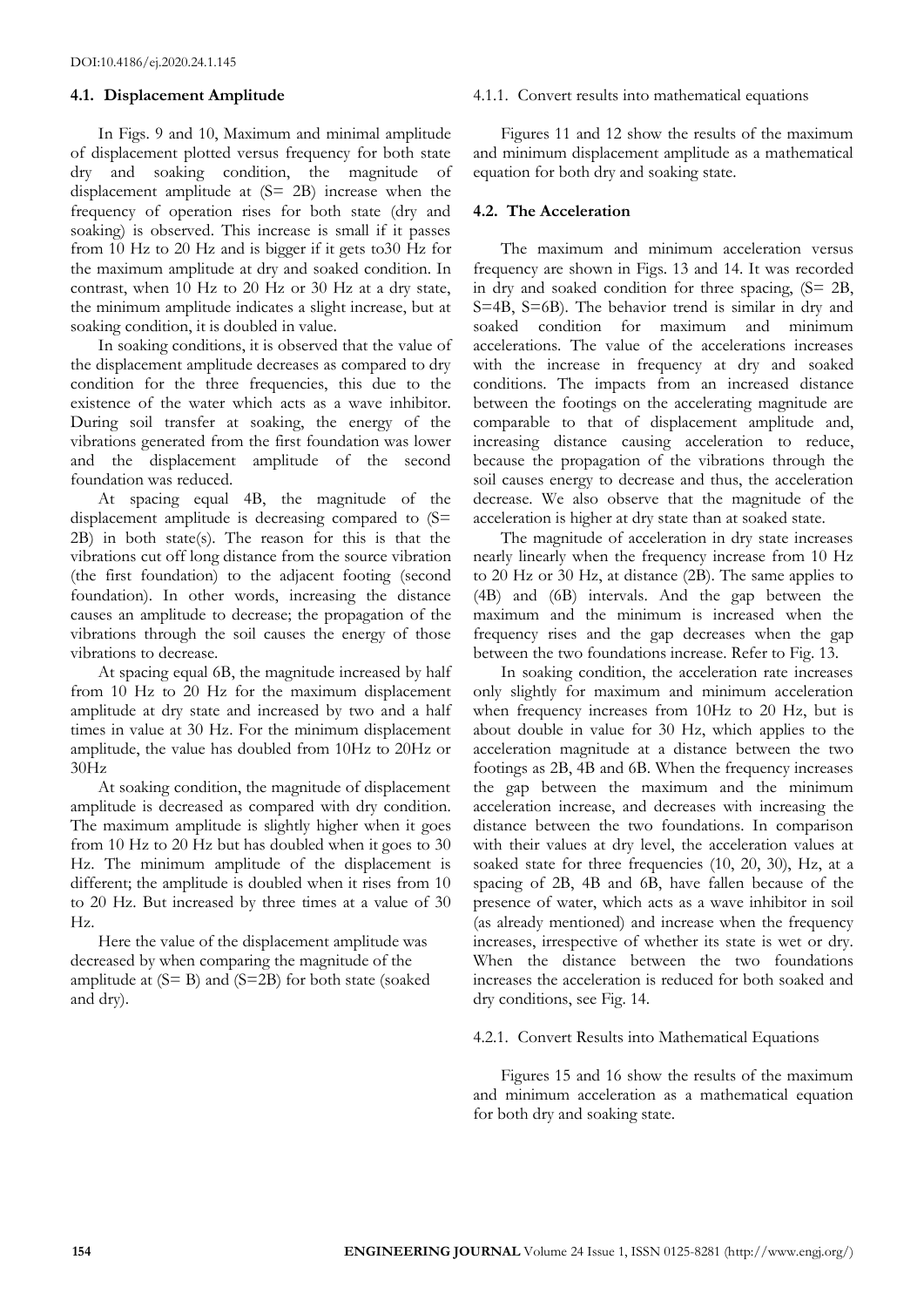

$$
\left( \text{a} \right)
$$









Fig. 9. The displacement amplitude versus frequency for different spacing (s), (a) at S=B, (b) at S=2B, (c) at S=3B) for dry condition.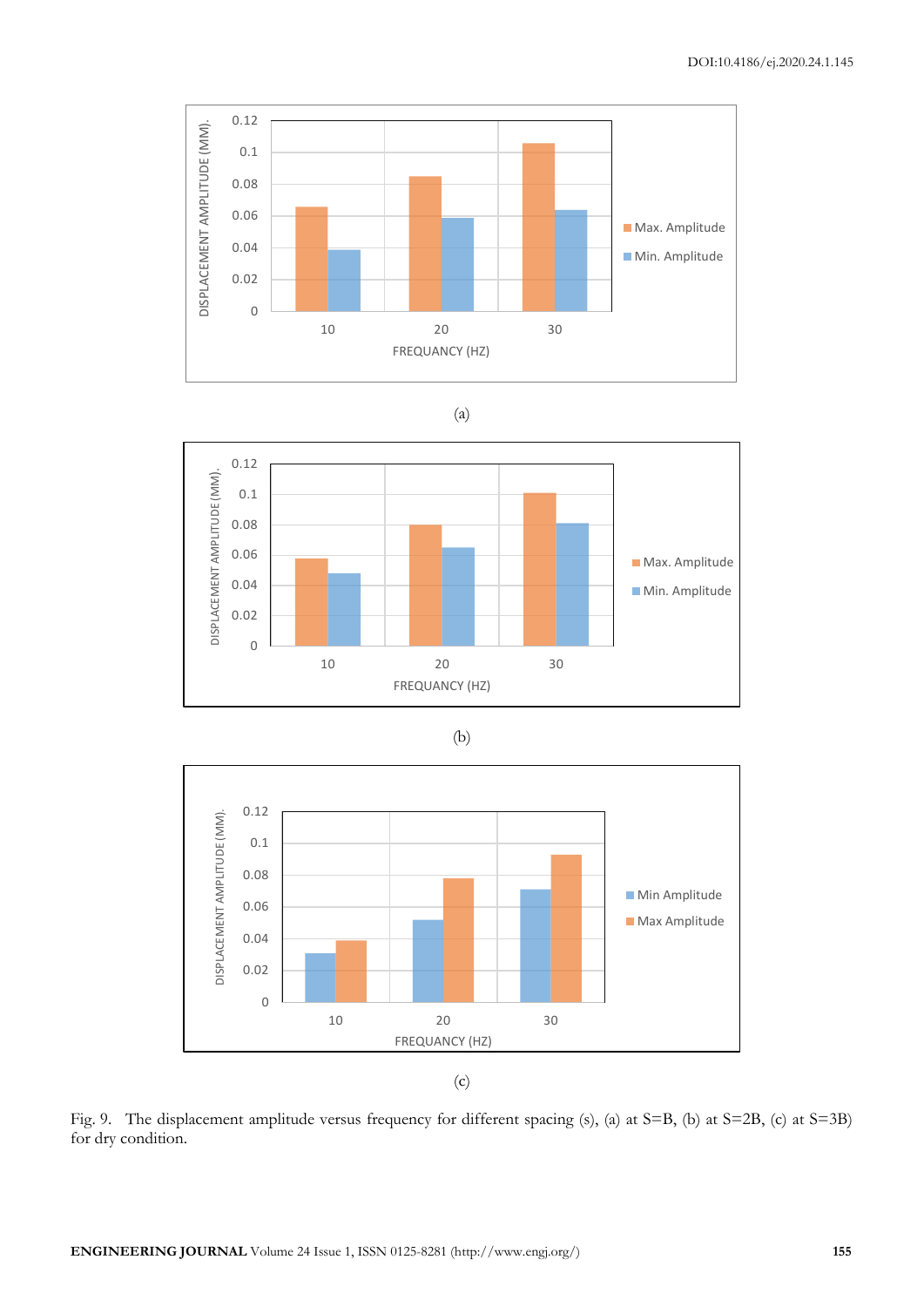

(a)



(b)



(c)

Fig. 10. The displacement amplitude versus frequency for different spacing (s), (a) at S=2B, (b) at S=4B, (c) at S=6B) for soaking state.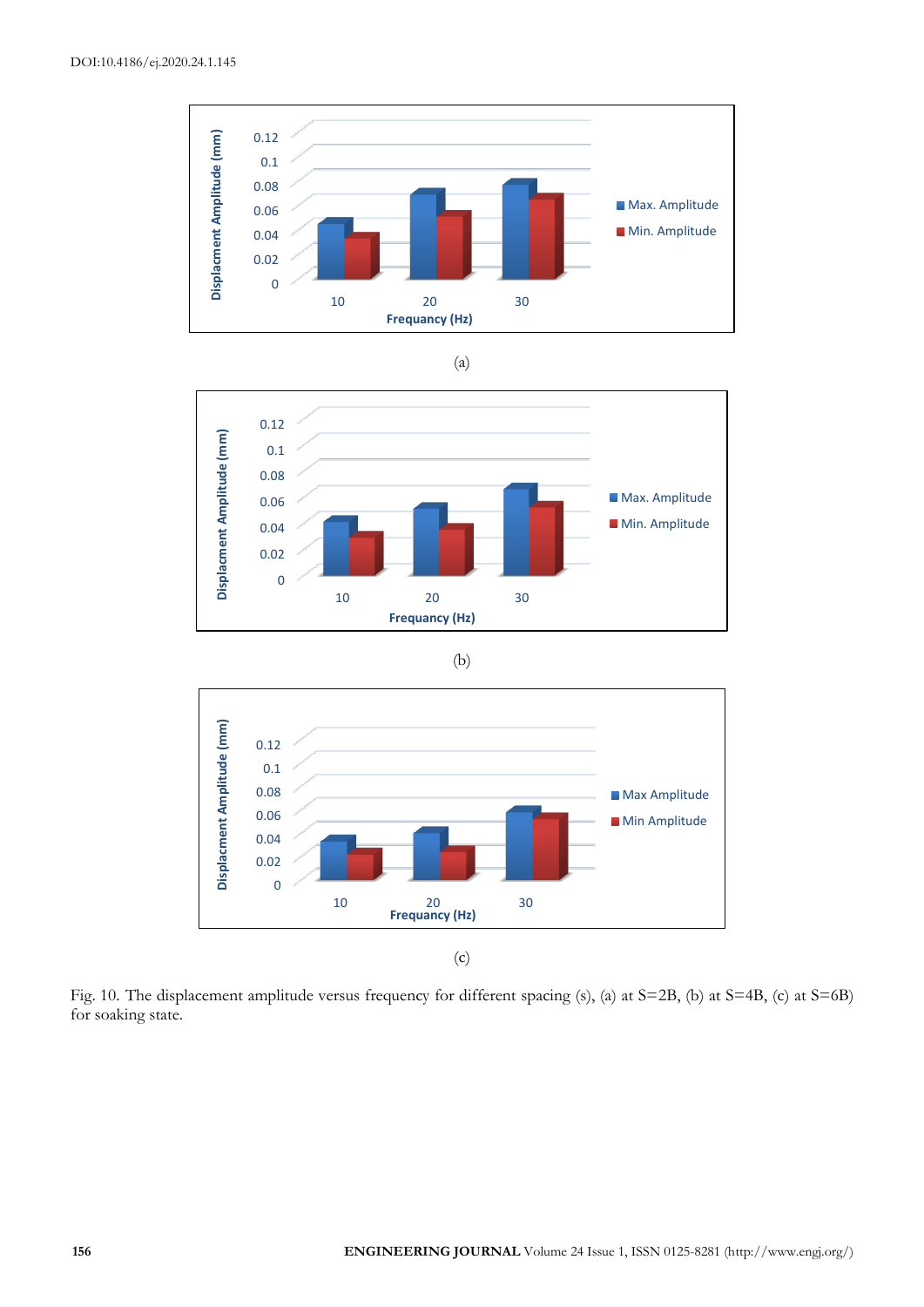

Fig. 11. The equations of displacement amplitude for different spacing (s), (a) at S=2B, (b) at S=4B, (c) at S=6B) for dry state.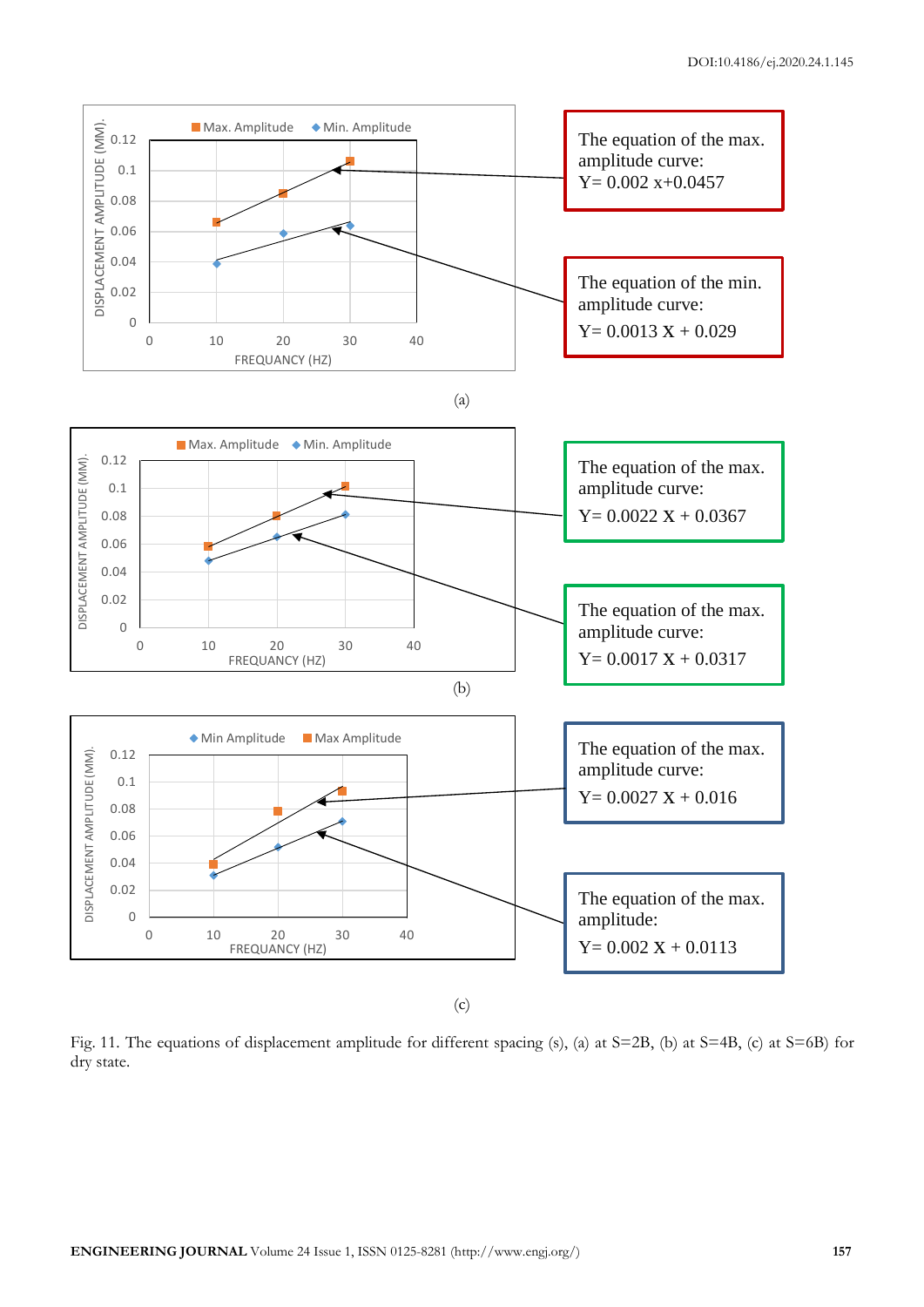

Fig. 12. The equations of displacement amplitude for different spacing (s), (a) at S=2B, (b) at S=4B, (c) at S=6B) for soaking state.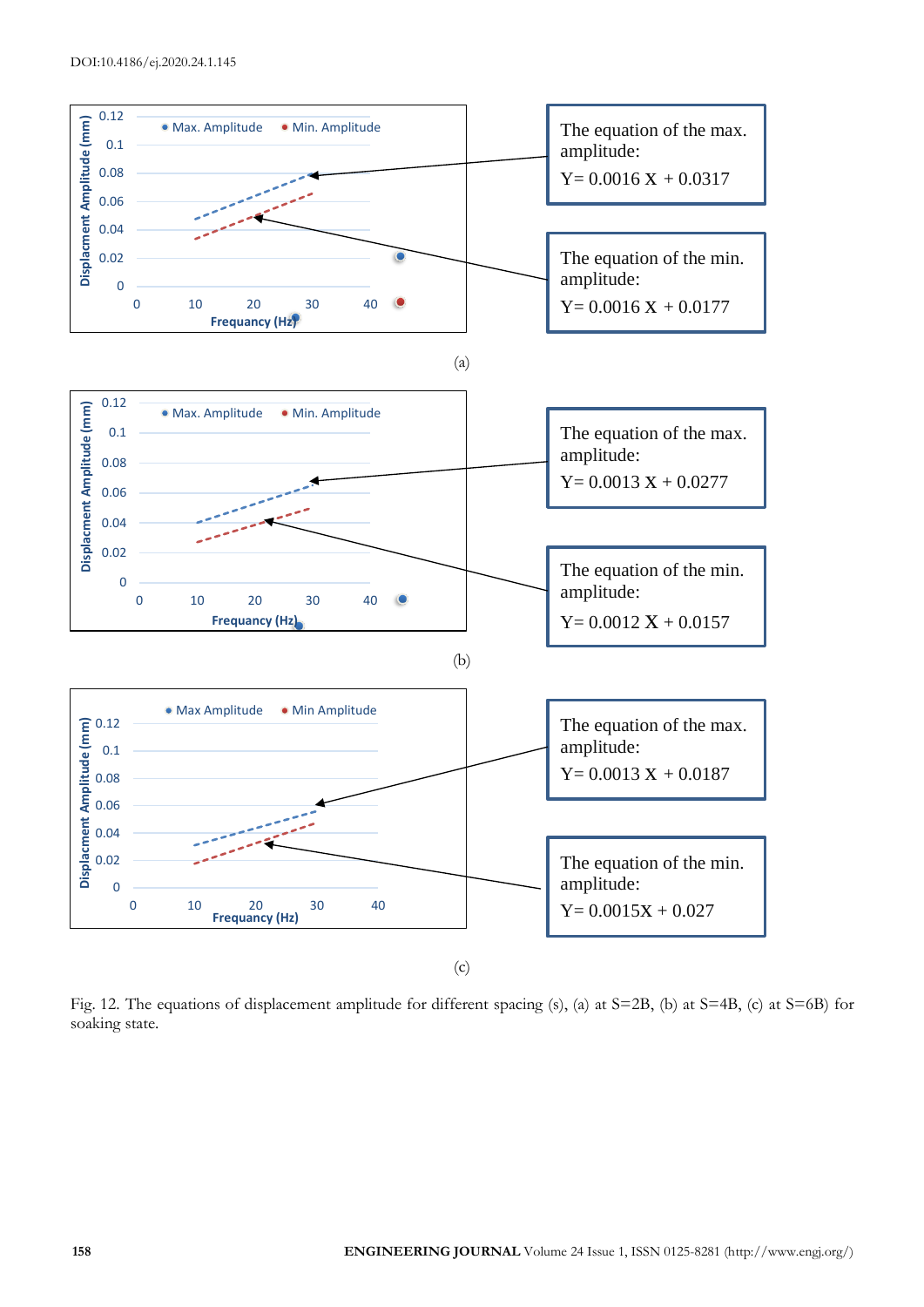





(b)



(c)

Fig. 13. The Acceleration versus frequency for different spacing (s), (a) at S=2B, (b) at S=4B, (c) at S=6B) for dry condition.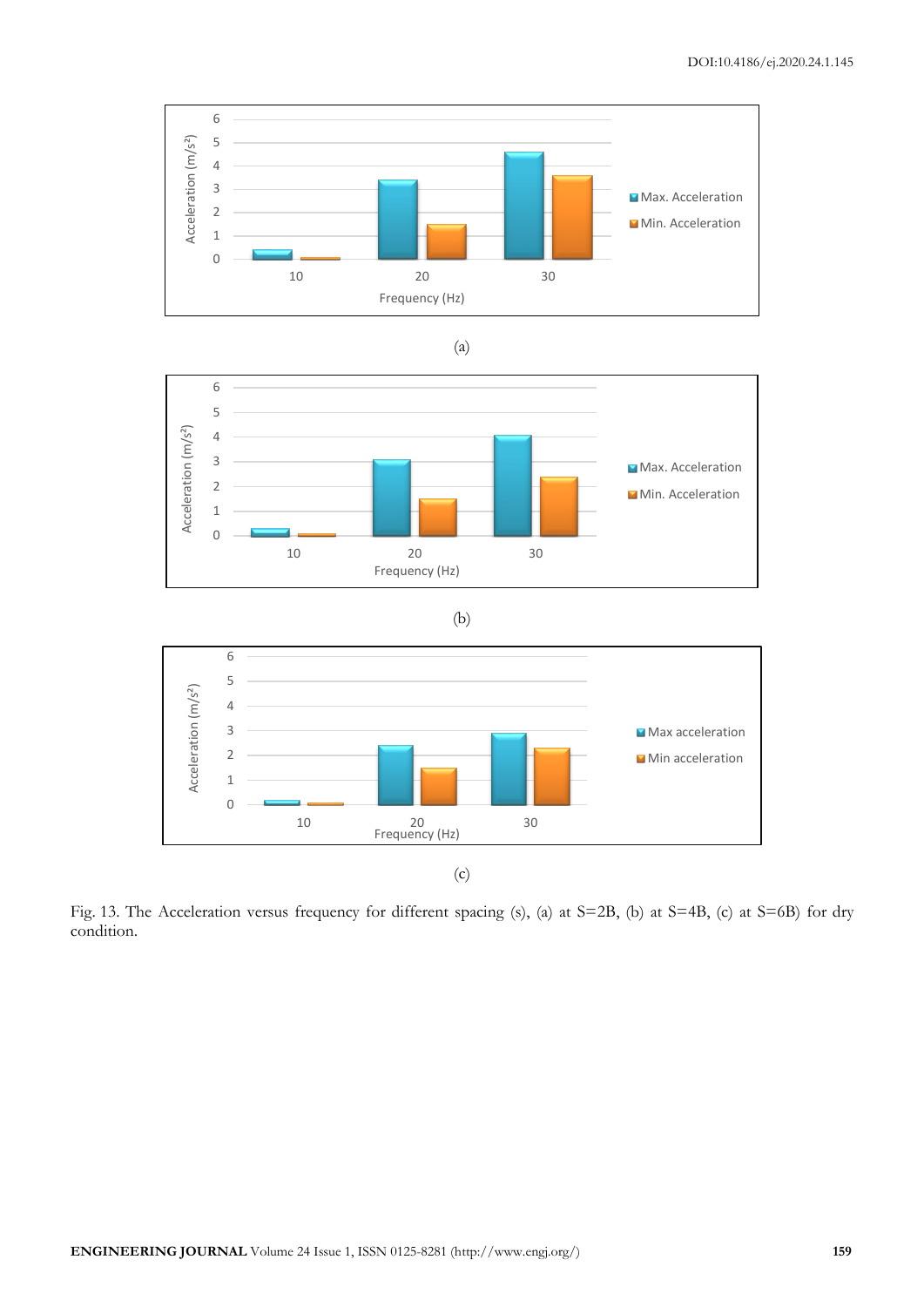









(c)

Fig. 14. The Acceleration versus frequency for different spacing (s), (a) at S=2B, (b) at S=4B, (c) at S=6B) for soaked condition.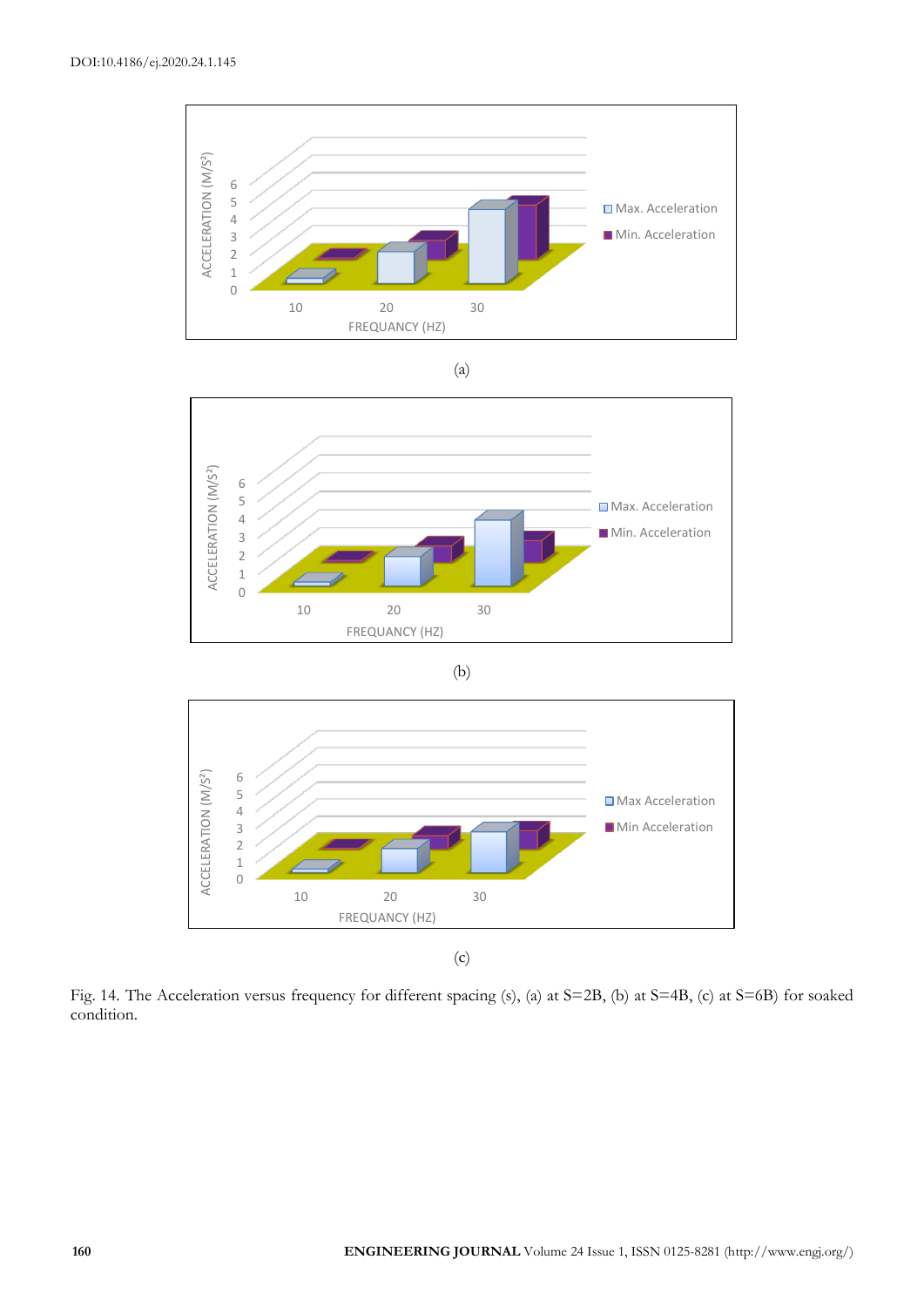

Fig. 15. The equations of the results of Acceleration for different spacing (s), (a) at S=2B, (b) at S=4B, (c) at S=6B) for dry condition.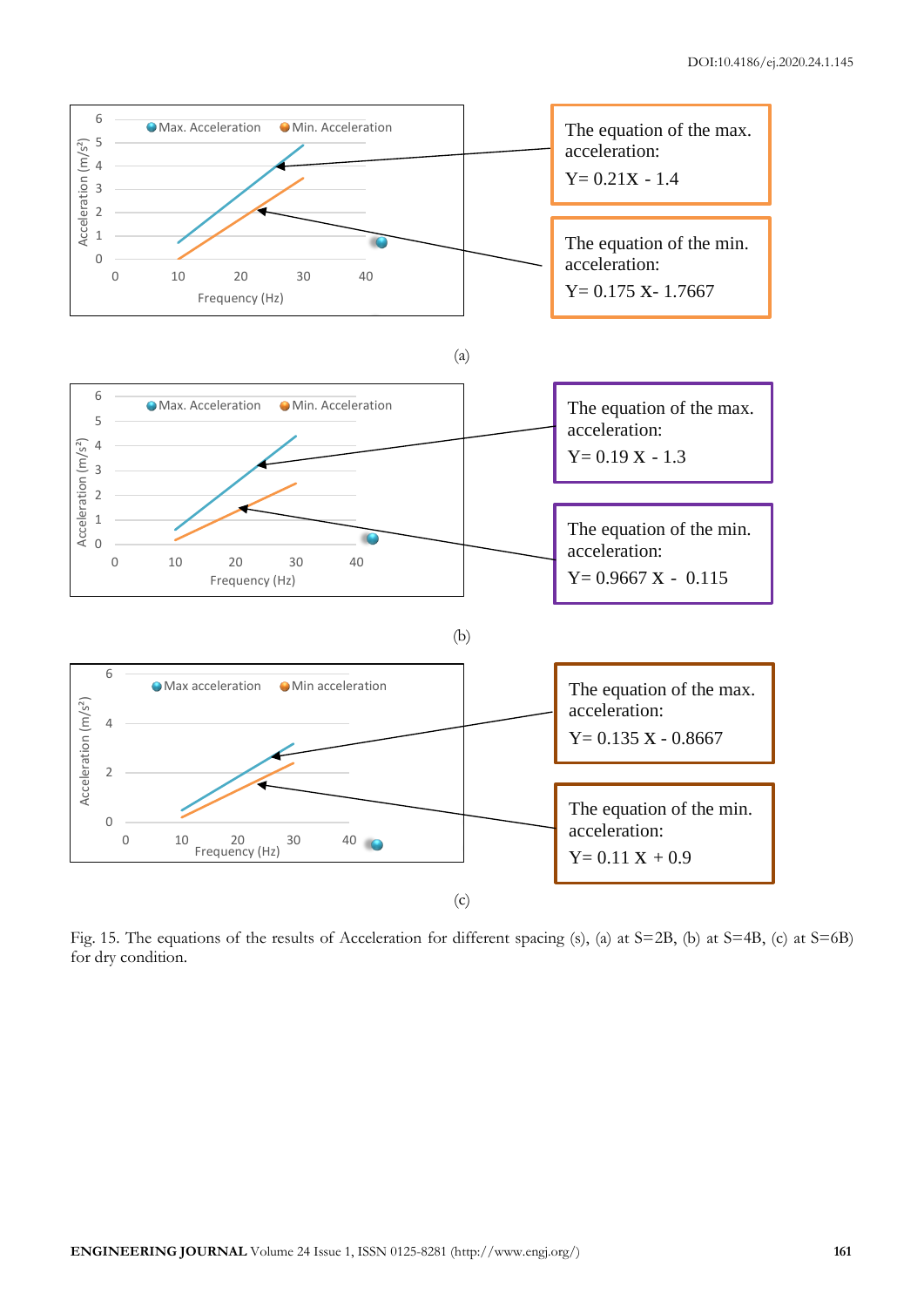

Fig. 16. The equations of the results of Acceleration for different spacing (s), (a) at S=2B, (b) at S=4B, (c) at S=6B) for soaking condition.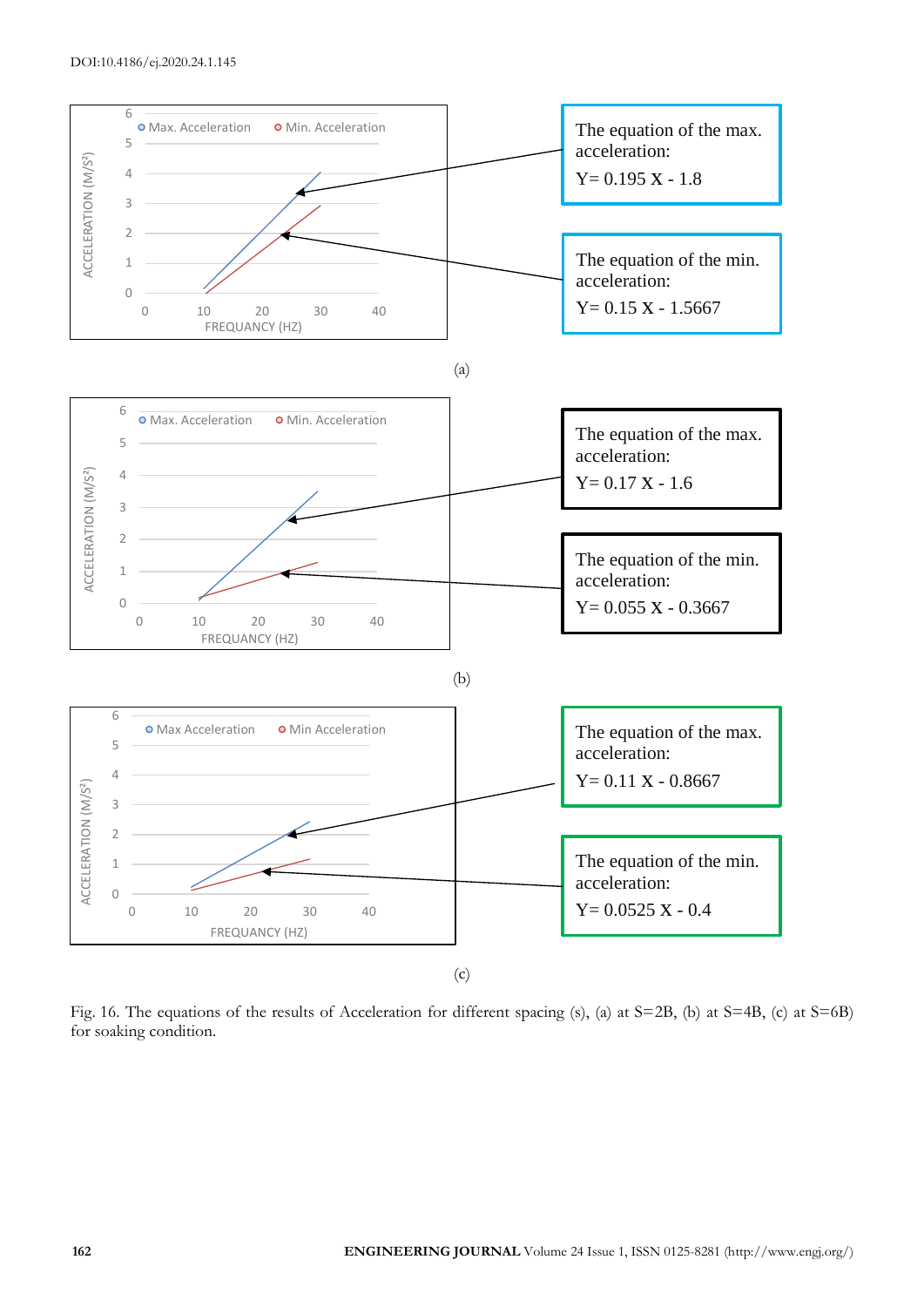# **5. Conclusions**

## **5.1. Displacement Amplitude**

- The value of the displacement amplitude of the footing under effect of dynamic load comes from nearby foundation (both footings rest on gypseous soil) decreases with decrease the operation frequency.
- The magnitude of displacement amplitude at soaked state is lower than its value at dry state.
- The displacement amplitude increases with decreasing the distance between the two footings. The reduction in magnitude of displacement amplitude when the distance between the two foundations increased from 2B to 4B at frequency of 10Hz is 12.12 % at dry state, and 8.88% at soaking state. And when the distance increased from 2B to 6B, the reduction is 40.9% and 26.6% at dry and soaking state consecutively. At frequency of 20 Hz, the displacement amplitude decreased by (5.9% and 26.8%) at dry and soaked conditions, respectively when distance increased from 2B to 4B and decreased by (8.28% and 42.2%) at dry and soaking state, respectively when distance increased from 2B to 6B. For frequency of 30 Hz, the reduction is 4.71% at dry condition and 14.28% at soaking condition when the distance increased from 2B to 4B. And when the distance increased from 2B to 6B, the displacement amplitude decreased by (12.26% and 24.67%) at dry and soaked state consecutively.
- The reduction in magnitude of displacement amplitude at dry state when increasing the spacing from 2B to 4B or 6B lower than the reduction in magnitude of displacement amplitude at soaking state for the same spacing.

## **5.2. Acceleration**

- The magnitude of acceleration of the foundation under effect of dynamic load resulting from nearby foundation (on gypseous soil) increase with increase the operation frequency.
- The magnitude of acceleration at dry state is greater than its value at soaking state.
- The magnitude of acceleration increases with the decrease of distance between the two footings. The reduction in value of acceleration when the distance between the two footings increased from 2B to 4B, at frequency of 10 Hz is 25 % at dry condition, and 33.3% at soaking condition. And when the distance increased from 2B to 6B, the reduction is 50% and 66.6% at dry and soaking conditions consecutively. At frequency of 20 Hz, the acceleration value decreased by (8.88% and 11.11%) at dry and soaking conditions consecutively when distance increased from 2B to 4B, and decreased by (29.4% and 22.2%) at dry and soaking state respectively when distance

increased from 2B to 6B. For 30 Hz frequency, the reduction is 10.86% at dry condition and 14.24% at soaking condition when the spacing increased from 2B to 4B, and when the distance increased from 2B to 6B, the acceleration magnitude decreased by (36.9% and 42.85%) at dry and soaking state consecutively.

The reduction in value of acceleration at soaking state when increasing the spacing from 2B to 4B or 6B greater than the reduction in magnitude of acceleration at dry state for the same spacing.

# **Acknowledgments**

I would like to express deep gratitude to my supervisor Assist. Prof. Dr. Waad A. Zakaria for encouragement and significant suggestions, which improved this work. So, I'm greatly indebted to him. Appreciation and thanks are also extended to the all staff of Civil engineering department, and the staff of Soil Mechanics Laboratory, Diyala University, Iraq.

## **References**

- [1] G. Gazetas, "Formulas and charts for impedances of surface and embedded foundations," *Journal of Geotechnical Engineering*, vol. 117, no. 9, pp. 1363– 1381, Sep. 1991. doi:10.1061/(ASCE)0733- 9410(1991)117:9(1363)
- [2] N. S. V. K. Rao, *Vibration Analysis and Foundation Dynamics*. New Delhi: Wheeler, 1998.
- [3] N. S. V. K. Rao, *Foundation Design*. John Wiley & Sons, Dec. 2010. doi:10.1002/9780470825365
- [4] L. G. Tham, J. Qian, and Y. K. Cheung, "Dynamic response of a group of flexible foundations to incident seismic waves," *Soil Dynamics and Earthquake Engineering*, vol. 17, no. 2, pp. 127–137, Feb. 1998. doi:10.1016/s0267-7261(97)00021-3
- [5] G. Priyanka and R. Kumari, "Seismic interference of two nearby horizontal strip anchors in layered soil," *Natural Hazards*, vol. 63, no. 2, pp. 789–804, Apr. 25, 2012. doi:10.1007/s11069-012-0187-4
- [6] G. Priyanka, "FLAC footingd numerical studies on dynamic interference of two nearby embedded machine foundations," *Geotechnical and Geological Engineering*, vol. 30, no. 5, pp. 1161–1181, Jun. 16, 2012. doi:10.1007/s10706-012-9530-5
- [7] S. Razouki, R. Al-Omari, I. H. Nashat, H. F. Razouki, and S. Khalid, "The problem of gypsiferous soils in Iraq," in *Proceeding of the Symposium on Gypsiferous Soils and Their Effect on Structures*, NCCL, 1994. pp. 7-33.
- [8] I. H. Nashat, "Engineering characteristics of some gypseous soils in Iraq," Ph.D. thesis, University of Baghdad, 1990.
- [9] K. B. Ladhane and V. A. Sawant, "Dynamic response of 2 piles in series and parallel arrangement," *Eng. J.*, vol. 16, no. 4, pp. 63-72, Apr. 2012.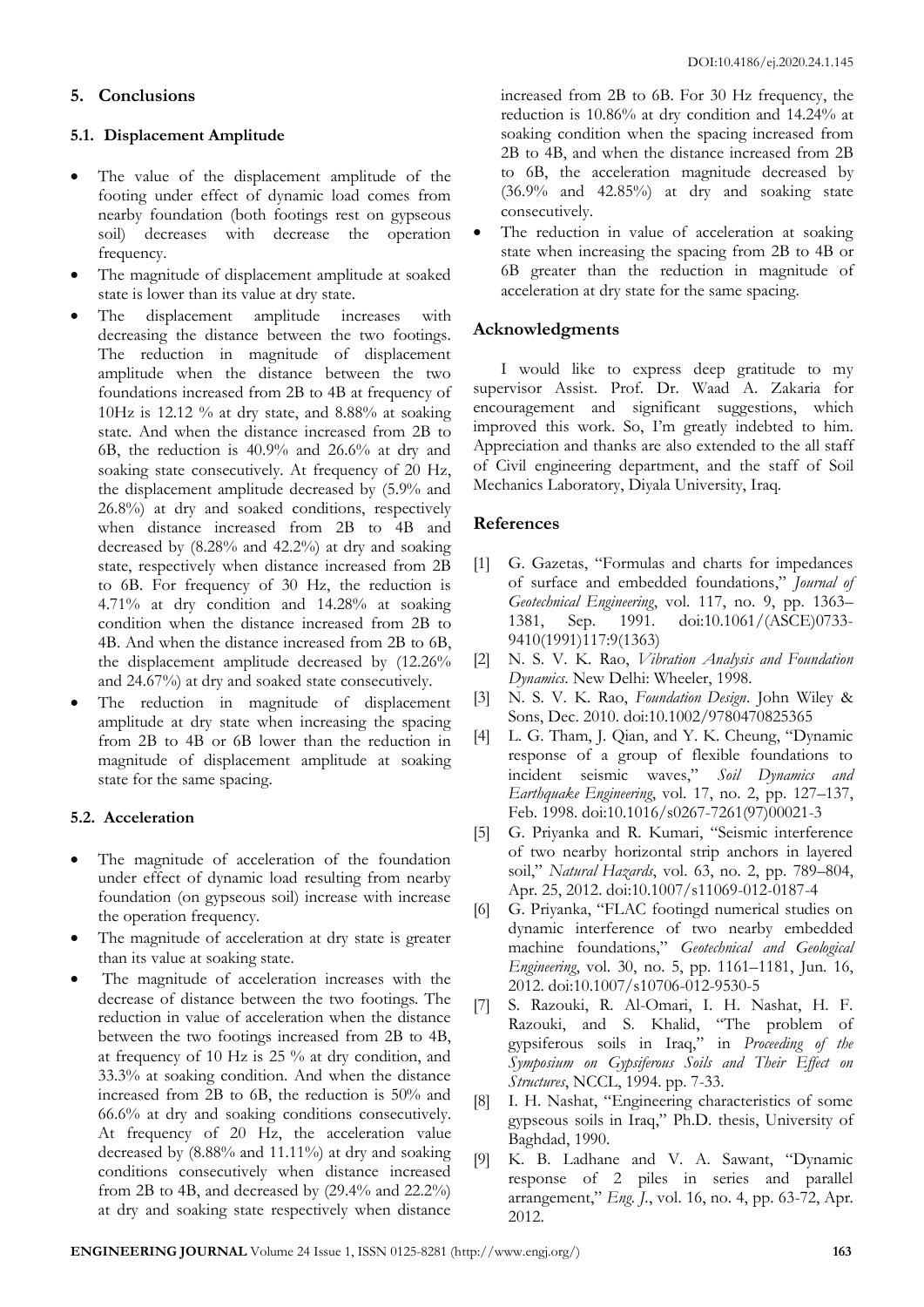- [10] C. Lin, "Dynamic interaction between rigid foundations on multi-layered stratum," *Journal of Earthquake Engineering*, vol. 20, no. 4, pp. 505–534, Nov. 24, 2015. doi:10.1080/13632469.2015.1104746
- [11] S. Abhijeet and P. Ghosh, "Experimental study on dynamic interference effect of two closely spaced machine foundations," *Canadian Geotechnical Journal*, vol. 53, no. 2, pp. 196–209, Feb. 2016. doi:10.1139/cgj-2014-0462
- [12] C. Lin, "Dynamic interaction between rigid surface foundations on multi-layered half space," *International Journal of Structural Stability and Dynamics*, vol. 16, no. 05, p. 1550004, Jun. 2016. doi:10.1142/s0219455415500042
- [13] S. Badreddine, "Dynamic interaction of two adjacent foundations embedded in a viscoelastic soil," *International Journal of Structural Stability and Dynamics*, vol. 16, no. 03, p. 1450110, Apr. 2016. doi:10.1142/s0219455414501107
- [14] K. Suraparb and T. Senjuntichai, "Dynamic response of two rigid foundations on multi-layered poroelastic medium," *IOP Conference Series: Materials Science and Engineering*, vol. 269, p. 012047, Nov. 2017. doi:10.1088/1757-899x/269/1/012047
- [15] Z. Han, G. Lin, and L. Jianbo, "Dynamic 3D foundation–soil–foundation interaction on stratified soil," *International Journal of Structural Stability and Dynamics*, vol. 17, no. 03, pp. 1750032, Apr. 2017. doi:10.1142/s0219455417500328
- [16] O. S. Ali and M. Mahamid, "Dynamic response of a four-cylinder compressor foundation considering the effect of soil-foundation interaction—Case study," *Structures Congress*, vol. 2018, Apr. 17, 2018. doi:10.1061/9780784481332.047
- [17] F. Vicencio and A. Nicholas, "Dynamic interaction between adjacent buildings through nonlinear soil during earthquakes," *Soil Dynamics and Earthquake Engineering*, vol. 108, pp. 130–141, May 2018. doi: 10.1016/j.soildyn.2017.11.031
- [18] L. V. Andersen, "Dynamic soil–structure interaction of polypod foundations," *Computers & Structures*, to be published. doi:10.1016/j.compstruc.2018.07.007
- [19] M. Bayat, M. Bayat, M. Kia, H. R. Ahmadi, and I. Pakar, "Nonlinear frequency analysis of beams resting on elastic foundation using max-min approach," *Geomechanics and Engineering*, vol. 16, no. 4, pp. 355-361, 2018.
- [20] S. Keawsawasvong, T. Senjuntichai, R. Plangmal, and W. Kaewjuea, "Rocking vibrations of rigid foundations on multi-layered poroelastic media," *Marine Georesources and Geotechnology*, pp. 1–13, May 15, 2019. doi:10.1080/1064119x.2019.1597229
- [21] M. Y. Fattah, M. J. Al-Mosawi, and A. F. I. Al-Ameri, "Vibration response of saturated sand foundation system," *Earthquakes and Structures*, vol. 11, no. 1, pp. 83–107, Jul. 25, 2016. doi:10.12989/eas.2016.11.1.083
- [22] H. Falah and S. Ahmed, "Dynamic response of machine foundation resting on sand-granulated tire rubber mixtures," in *MATEC Web of Conferences*, 2018, vol. 162, p. 01021. doi:10.1051/matecconf/201816201021
- [23] P. K. Pradhan, A. Mandal, D. K. Baidya, and D. P. Ghosh, "Dynamic response of machine foundation on layered soil: Cone model versus experiments," *Geotechnical and Geological Engineering*, vol. 26, no. 4, pp. 453–468, Mar. 22, 2008. doi:10.1007/s10706- 008-9181-8
- [24] W. Carl and S. Larsson, "Small-scale testing of frequency-dependent compaction of sand using a vertically vibrating plate," *Geotechnical Testing Journal*, vol. 36, no. 3, p. 20120183, Mar. 21, 2013. doi:10.1520/gtj20120183
- [25] M. Y. Fattah, M. J. Al-Mosawi, and A. F. I. Al-Ameri, "Dynamic response of saturated soil— Foundation system acted upon by vibration," *Journal of Earthquake Engineering*, vol. 21, no. 7, pp. 1158–1188, Sep. 16, 2016. doi:10.1080/13632469.2016.1210060
- [26] W. A. Zakaria, Q. A. Aljanabi, and O. M. Ibrahim, "Effect of vibration load on leaching process for sandy gypseous soil," *Electronic Journal of Geotechnical Engineering*, vol. 22, no. 12, 2017.